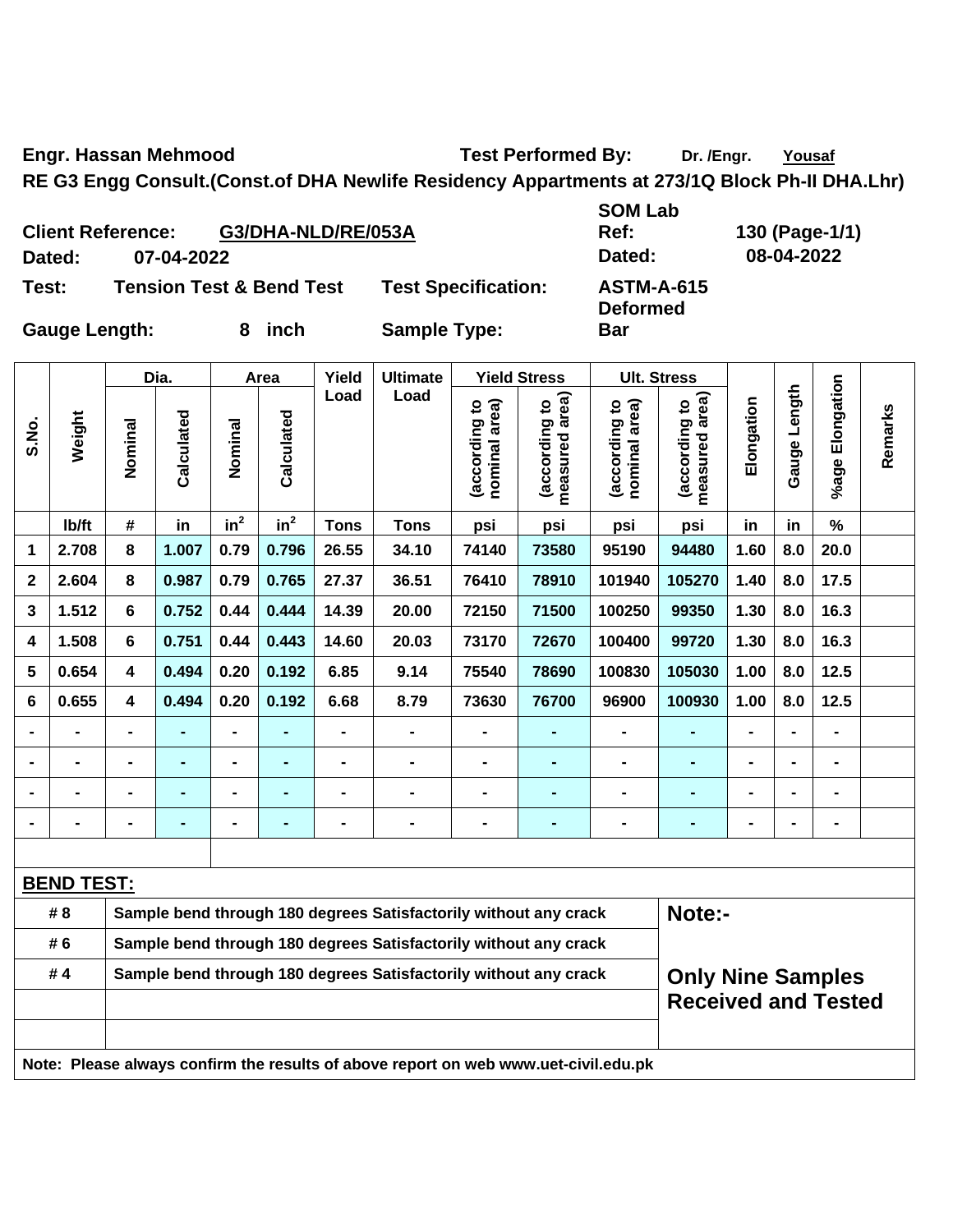Syed Mansoob Ali Zaidi **Nansiya Ali Zaidi** Test Performed By: Dr. /Engr. Rehan Ashraf

**Team Laeder IBC.(Rehabilation And Modernization Of Islam Bridge)** 

**SOM Lab Ref: 131 (Page-1/1)** 

**Dated: 07-04-2022 Dated: 08-04-2022 Test: Tension Test & Bend Test Test Specification: ASTM-A-615** 

**Client Reference: IBC/16-1/1599**

Gauge Length: 8 inch Sample Type: Deformed Bar (Agha Steel)

|                | Weight            | Dia.                                                                       |                | Area                     |                | Yield                          | <b>Ultimate</b>                                                                     | <b>Yield Stress</b>            |                                 | <b>Ult. Stress</b> |                |                 |                |                |  |
|----------------|-------------------|----------------------------------------------------------------------------|----------------|--------------------------|----------------|--------------------------------|-------------------------------------------------------------------------------------|--------------------------------|---------------------------------|--------------------|----------------|-----------------|----------------|----------------|--|
| S.No.          |                   | Calculated<br>Calculated<br>Nominal<br>Nominal                             |                | Load                     | Load           | (according to<br>nominal area) | area)<br>(according to<br>measured                                                  | nominal area)<br>(according to | measured area)<br>(according to | Elongation         | Gauge Length   | %age Elongation | Remarks        |                |  |
|                | Ib/ft             | $\pmb{\#}$                                                                 | in             | $in^2$                   | $in^2$         | <b>Tons</b>                    | <b>Tons</b>                                                                         | psi                            | psi                             | psi                | psi            | in              | in             | $\%$           |  |
| 1              | 0.664             | 4                                                                          | 0.498          | 0.20                     | 0.195          | 7.05                           | 8.84                                                                                | 77790                          | 79780                           | 97460              | 99960          | 1.10            | 8.0            | 13.8           |  |
| $\mathbf 2$    | 0.668             | 4                                                                          | 0.500          | 0.20                     | 0.196          | 7.44                           | 9.09                                                                                | 82060                          | 83730                           | 100270             | 102320         | 1.20            | 8.0            | 15.0           |  |
| 3              | 0.651             | 4                                                                          | 0.493          | 0.20                     | 0.191          | 7.03                           | 9.04                                                                                | 77560                          | 81220                           | 99710              | 104410         | 1.10            | 8.0            | 13.8           |  |
| 4              | 0.652             | 4                                                                          | 0.494          | 0.20                     | 0.192          | 6.83                           | 8.56                                                                                | 75320                          | 78450                           | 94420              | 98360          | 1.10            | 8.0            | 13.8           |  |
|                | $\blacksquare$    | $\blacksquare$                                                             | $\blacksquare$ | $\blacksquare$           |                | $\blacksquare$                 | $\blacksquare$                                                                      | $\blacksquare$                 | $\blacksquare$                  |                    | $\blacksquare$ | $\blacksquare$  |                | $\overline{a}$ |  |
| $\blacksquare$ | $\blacksquare$    | $\blacksquare$                                                             | ۰              | $\blacksquare$           | $\blacksquare$ | $\blacksquare$                 | $\blacksquare$                                                                      | $\blacksquare$                 | $\blacksquare$                  | $\blacksquare$     | $\blacksquare$ | $\blacksquare$  | $\blacksquare$ | $\blacksquare$ |  |
|                | $\blacksquare$    | $\blacksquare$                                                             | ۰              | $\blacksquare$           |                | $\blacksquare$                 | $\blacksquare$                                                                      | $\blacksquare$                 | $\blacksquare$                  | $\blacksquare$     | $\blacksquare$ | $\blacksquare$  |                | $\blacksquare$ |  |
|                | $\blacksquare$    | $\blacksquare$                                                             | $\blacksquare$ | $\overline{\phantom{0}}$ | -              | $\blacksquare$                 | $\blacksquare$                                                                      | $\blacksquare$                 | $\blacksquare$                  | $\blacksquare$     | $\blacksquare$ | $\blacksquare$  | $\blacksquare$ | $\blacksquare$ |  |
|                | $\blacksquare$    |                                                                            | $\blacksquare$ | $\blacksquare$           | $\blacksquare$ | $\blacksquare$                 | $\blacksquare$                                                                      | $\blacksquare$                 | $\blacksquare$                  | $\blacksquare$     | $\blacksquare$ | $\blacksquare$  |                | $\blacksquare$ |  |
|                | $\blacksquare$    |                                                                            |                | -                        |                | $\blacksquare$                 | $\blacksquare$                                                                      | $\blacksquare$                 | $\blacksquare$                  |                    | $\blacksquare$ |                 |                | $\blacksquare$ |  |
|                |                   |                                                                            |                |                          |                |                                |                                                                                     |                                |                                 |                    |                |                 |                |                |  |
|                | <b>BEND TEST:</b> |                                                                            |                |                          |                |                                |                                                                                     |                                |                                 |                    |                |                 |                |                |  |
|                | #4                | Note:-<br>Sample bend through 180 degrees Satisfactorily without any crack |                |                          |                |                                |                                                                                     |                                |                                 |                    |                |                 |                |                |  |
|                |                   | <b>Only Five Samples</b><br><b>Received and Tested</b>                     |                |                          |                |                                |                                                                                     |                                |                                 |                    |                |                 |                |                |  |
|                |                   |                                                                            |                |                          |                |                                | Note: Please always confirm the results of above report on web www.uet-civil.edu.pk |                                |                                 |                    |                |                 |                |                |  |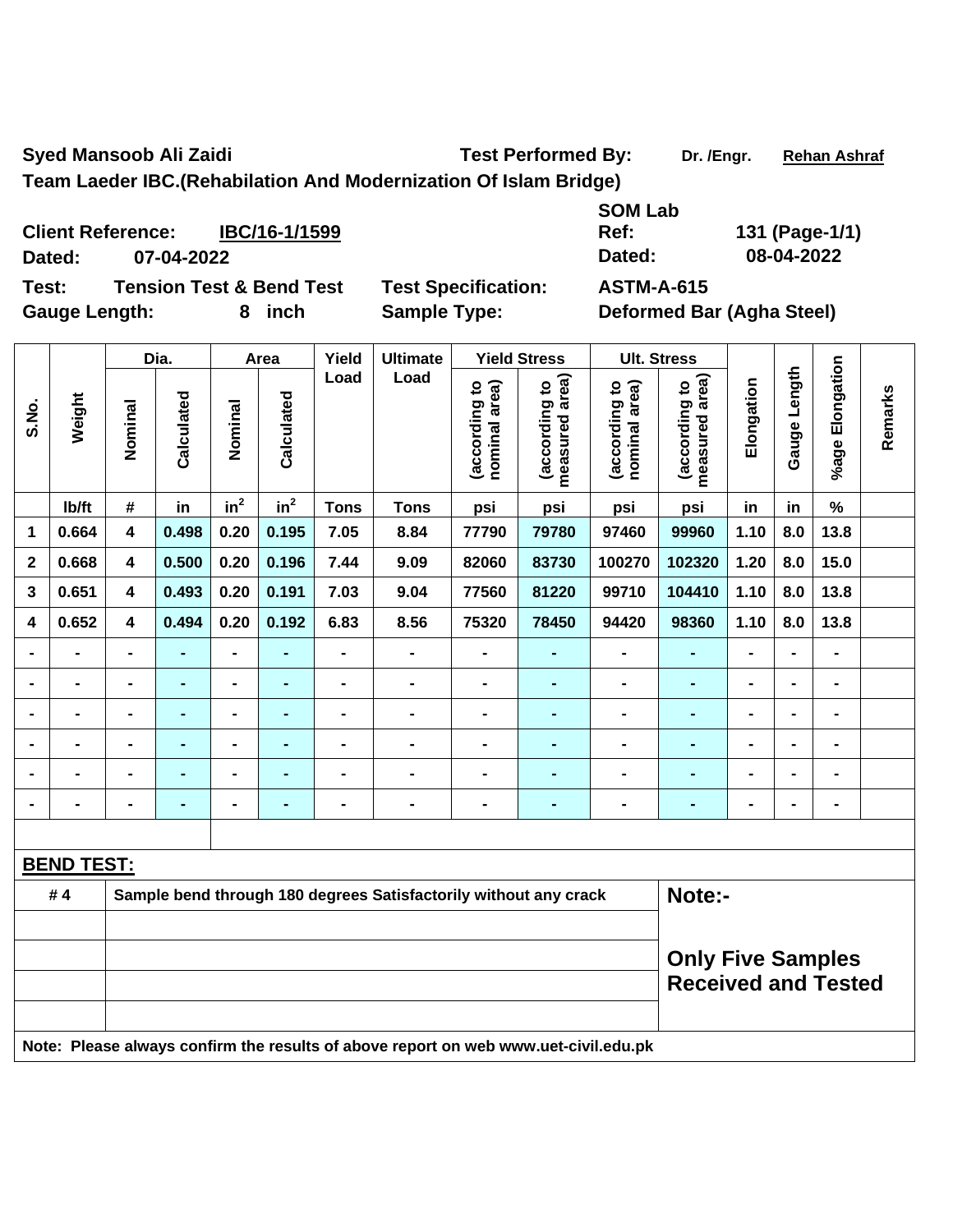Syed Mansoob Ali Zaidi **Nansiya Ali Zaidi Nansiya Asad Ali Gillani** Test Performed By: Dr. /Engr. Asad Ali Gillani

**Team Laeder IBC.(Rehabilation And Modernization Of Islam Bridge)** 

**SOM Lab Ref: 132 (Page-1/1) Dated: 07-04-2022 Dated: 08-04-2022** 

**Test: Tension Test & Bend Test Test Specification: ASTM-A-615** 

**Client Reference: IBC/16-1/1600**

Gauge Length: 8 inch Sample Type: Deformed Bar (Ittefaq Steel)

|                | Weight               | Dia.                                                   |                | Area                     |                 | Yield                        | <b>Ultimate</b>                                                                     | <b>Yield Stress</b>            |                                    | <b>Ult. Stress</b>             |                                 |                |                |                 |         |
|----------------|----------------------|--------------------------------------------------------|----------------|--------------------------|-----------------|------------------------------|-------------------------------------------------------------------------------------|--------------------------------|------------------------------------|--------------------------------|---------------------------------|----------------|----------------|-----------------|---------|
| S.No.          |                      | Nominal                                                | Calculated     | Nominal                  | Calculated      | Load                         | Load                                                                                | (according to<br>nominal area) | area)<br>(according to<br>measured | nominal area)<br>(according to | measured area)<br>(according to | Elongation     | Gauge Length   | %age Elongation | Remarks |
|                | lb/ft                | #                                                      | in             | in <sup>2</sup>          | in <sup>2</sup> | <b>Tons</b>                  | <b>Tons</b>                                                                         | psi                            | psi                                | psi                            | psi                             | in             | in             | $\%$            |         |
| 1              | 0.671                | 4                                                      | 0.501          | 0.20                     | 0.197           | 5.93                         | 8.74                                                                                | 65420                          | 66420                              | 96340                          | 97800                           | 1.30           | 8.0            | 16.3            |         |
| $\overline{2}$ | 0.668                | 4                                                      | 0.500          | 0.20                     | 0.196           | 5.93                         | 8.74                                                                                | 65420                          | 66760                              | 96340                          | 98300                           | 1.20           | 8.0            | 15.0            |         |
| 3              | 0.665                | $\overline{\mathbf{4}}$                                | 0.498          | 0.20                     | 0.195           | 5.66                         | 8.53                                                                                | 62390                          | 63990                              | 94090                          | 96500                           | 1.30           | 8.0            | 16.3            |         |
| 4              | 0.664                | 4                                                      | 0.498          | 0.20                     | 0.195           | 5.61                         | 8.21                                                                                | 61830                          | 63410                              | 90490                          | 92810                           | 1.30           | 8.0            | 16.3            |         |
|                | $\blacksquare$       | $\blacksquare$                                         | $\blacksquare$ | $\blacksquare$           | ٠               | $\blacksquare$               | $\blacksquare$                                                                      | $\blacksquare$                 | $\blacksquare$                     | $\blacksquare$                 | $\blacksquare$                  | $\blacksquare$ | $\blacksquare$ | $\blacksquare$  |         |
|                | $\blacksquare$       | $\blacksquare$                                         | ٠              | $\overline{\phantom{0}}$ | $\blacksquare$  | $\blacksquare$               | $\blacksquare$                                                                      | $\blacksquare$                 | -                                  | $\blacksquare$                 | $\blacksquare$                  | $\blacksquare$ | $\blacksquare$ | $\blacksquare$  |         |
|                | $\blacksquare$       | $\blacksquare$                                         | ٠              | $\overline{\phantom{0}}$ | $\blacksquare$  | $\qquad \qquad \blacksquare$ | $\blacksquare$                                                                      | $\blacksquare$                 | $\blacksquare$                     | $\blacksquare$                 | $\blacksquare$                  | $\blacksquare$ | $\blacksquare$ | $\blacksquare$  |         |
|                | $\blacksquare$       | $\blacksquare$                                         | ۰              | $\blacksquare$           | $\blacksquare$  | $\qquad \qquad \blacksquare$ | $\blacksquare$                                                                      | $\blacksquare$                 | $\blacksquare$                     | $\blacksquare$                 | $\blacksquare$                  |                |                | $\blacksquare$  |         |
|                |                      |                                                        |                | $\blacksquare$           |                 |                              |                                                                                     |                                |                                    |                                |                                 |                |                |                 |         |
| $\blacksquare$ |                      | -                                                      | ۰              | $\blacksquare$           | $\blacksquare$  | -                            | $\blacksquare$                                                                      | $\blacksquare$                 | ۰                                  | $\blacksquare$                 | $\blacksquare$                  | $\blacksquare$ |                | $\blacksquare$  |         |
|                | <b>Witnessed By:</b> |                                                        |                |                          |                 |                              | Shabbir Sandha(M.S IBC), Abdul Qayyum (I/C QA QC)                                   |                                |                                    |                                |                                 |                |                |                 |         |
|                | <b>BEND TEST:</b>    |                                                        |                |                          |                 |                              |                                                                                     |                                |                                    |                                |                                 |                |                |                 |         |
|                | #4                   |                                                        |                |                          |                 |                              | Sample bend through 180 degrees Satisfactorily without any crack                    |                                |                                    |                                | Note:-                          |                |                |                 |         |
|                |                      |                                                        |                |                          |                 |                              |                                                                                     |                                |                                    |                                |                                 |                |                |                 |         |
|                |                      | <b>Only Five Samples</b><br><b>Received and Tested</b> |                |                          |                 |                              |                                                                                     |                                |                                    |                                |                                 |                |                |                 |         |
|                |                      |                                                        |                |                          |                 |                              | Note: Please always confirm the results of above report on web www.uet-civil.edu.pk |                                |                                    |                                |                                 |                |                |                 |         |